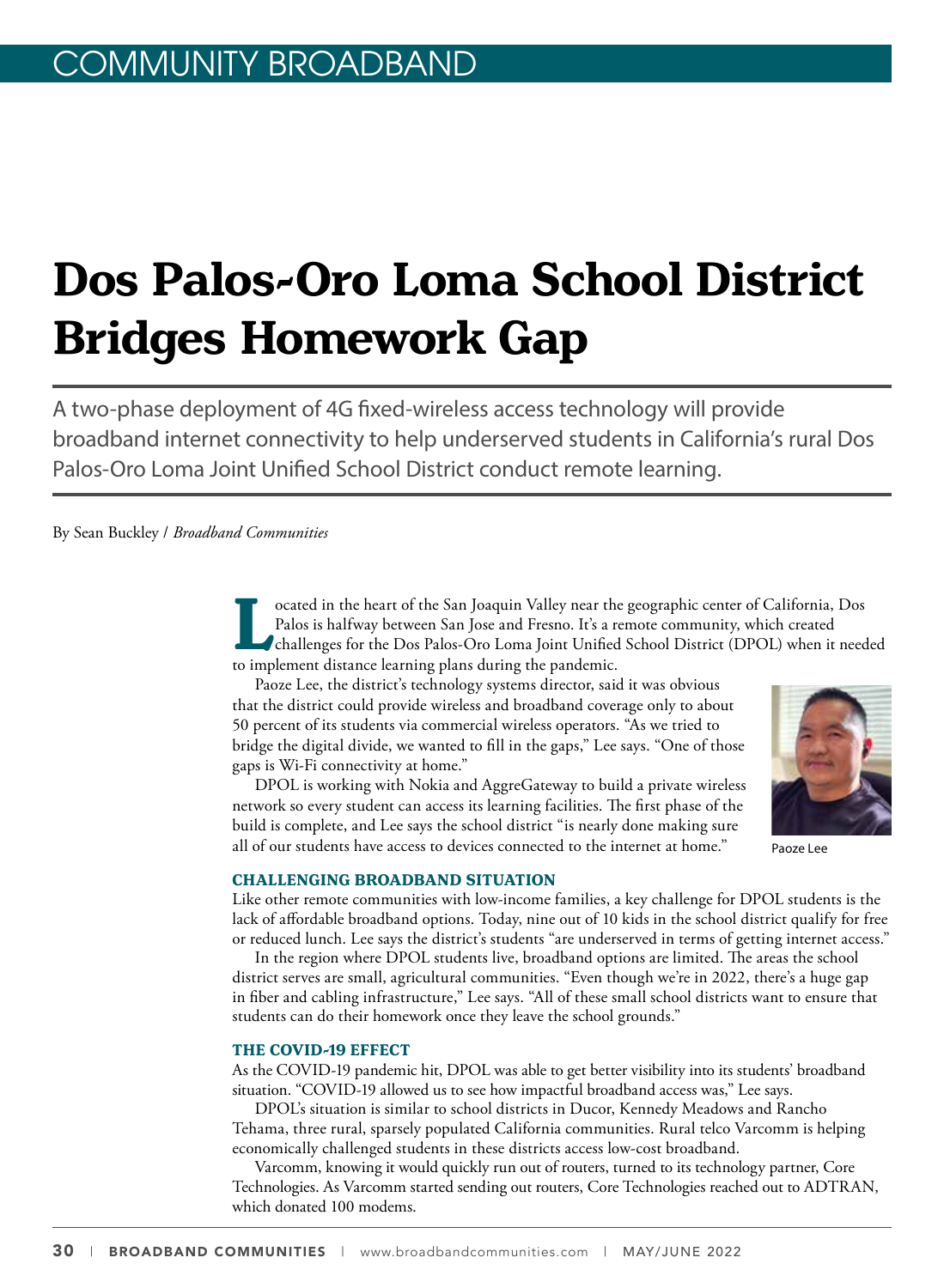Lee and his team realized that they needed to find a way to make sure students could access the internet at home. "When we first did this, my conversation with the school board was that this COVID-19 thing won't be going away," Lee says. "We needed to make sure our students were ready, and as a district, we needed to be ready to make sure all of our students have what they need at home."

When the federal government introduced the first round of emergency federal stimulus funding during the pandemic, the school district wanted to learn how to leverage it.

#### **FOCUS ON LOCAL PARTNERSHIPS**

The school district found the right partnership in AggreGateway, a network engineering and integration firm, and Nokia. AggreGateway serves as the prime contractor, and Nokia is the subcontractor for the project. DPOL leveraged CARES Act and other funding sources to make the project happen.

Matt Young, vice president of North American sales at Nokia, says the company seeks integrators to conduct network builds as it works with more

school districts. "There's a lot of activity with school districts around the country," he says. "Anytime we have an opportunity, we try to bring in a local partner to provide support,



Matt Young

design and integration, so we're trying to serve this market through partners."

Young adds that because networks such as DPOL's are private, the projects are more complex than using a Wi-Fi network. "It takes a bit more technical understanding for these partners," he says. "There are hundreds of partners that do Wi-Fi all day long, but in this case, AggreGateway brings more technical detail."

#### **TWO-PHASE DEPLOYMENT**

The two-phase deployment will serve the distance learning needs of 2,400 students. Upon completion, the wireless network will provide internet access to the homes of students using the Nokia Private 4.9G/LTE Digital Automation Cloud (NDAC) operating in the Citizens Broadband Radio

Service (CBRS)/On-Go GAA spectrum and customer premises equipment, including Nokia FastMile 4G Gateways and Wi-Fi Beacons.

AggreGateway equipped existing wireless towers with radio heads during the project's first phase. This took care of the southern and eastern parts of the rural town.

In the second phase, the plan is to erect another cell tower at one of the school sites. "Once these builds are completed, the whole town, or roughly 1.5 square miles, should have wireless access," Lee says.

Students will access free wireless service through the local cell towers – the service backhauls into the school district's network and filters through its network firewall. "The network includes a safety component that ensures all web traffic goes through [the district's] web filter and firewall," Lee says.

#### **PRIVATE NETWORK MOMENTUM**

Nokia is seeing ongoing activity with private LTE/5G wireless networks. The COVID-19 pandemic drove increased activity in school districts.

As CBRS wireless spectrum has become available, school districts

### **FCC TACKLES THE HOMEWORK GAP**

If the COVID-19 pandemic highlighted anything, it's that there's a significant disparity between people who have and do not have broadband. This became a significant problem for school-age children as schools closed and distance learning became commonplace.

According to the FCC, nearly 17 million schoolage children in the U.S. can't access internet in their households, creating what Chairwoman Jessica Rosenworcel coined the "homework gap." If the homework gap remains, it becomes an opportunity gap because of the lack of available and affordable broadband.

The FCC created three significant programs to address the problem: the Emergency Broadband Benefit (EBB), the Affordable Connectivity Program (ACP) and the Emergency Connectivity Fund. The \$3.2 billion EBB program addresses broadband affordability. It provides a discount of up to \$50 per month toward broadband service for eligible households and \$75 per month for

families on qualifying tribal lands. In addition, eligible households receive a one-time discount of up to \$100 to purchase a laptop, desktop computer or tablet from participating providers if they contribute more than \$10 and less than \$50 toward the purchase price.

In December 2021, the FCC launched the ACP as a successor to the EBB program to address broadband affordability. The program provides a discount of up to \$30 per month toward internet service for eligible households and \$75 per month for families on qualifying tribal lands.

Finally, the \$7.17 billion Emergency Connectivity Fund helps schools and libraries close the homework gap by providing funding for the reasonable costs of laptop and tablet computers; Wi-Fi hot spots; modems; routers; and broadband connectivity purchases for off-campus use by students, school staff and library patrons in need during the COVID-19 pandemic.